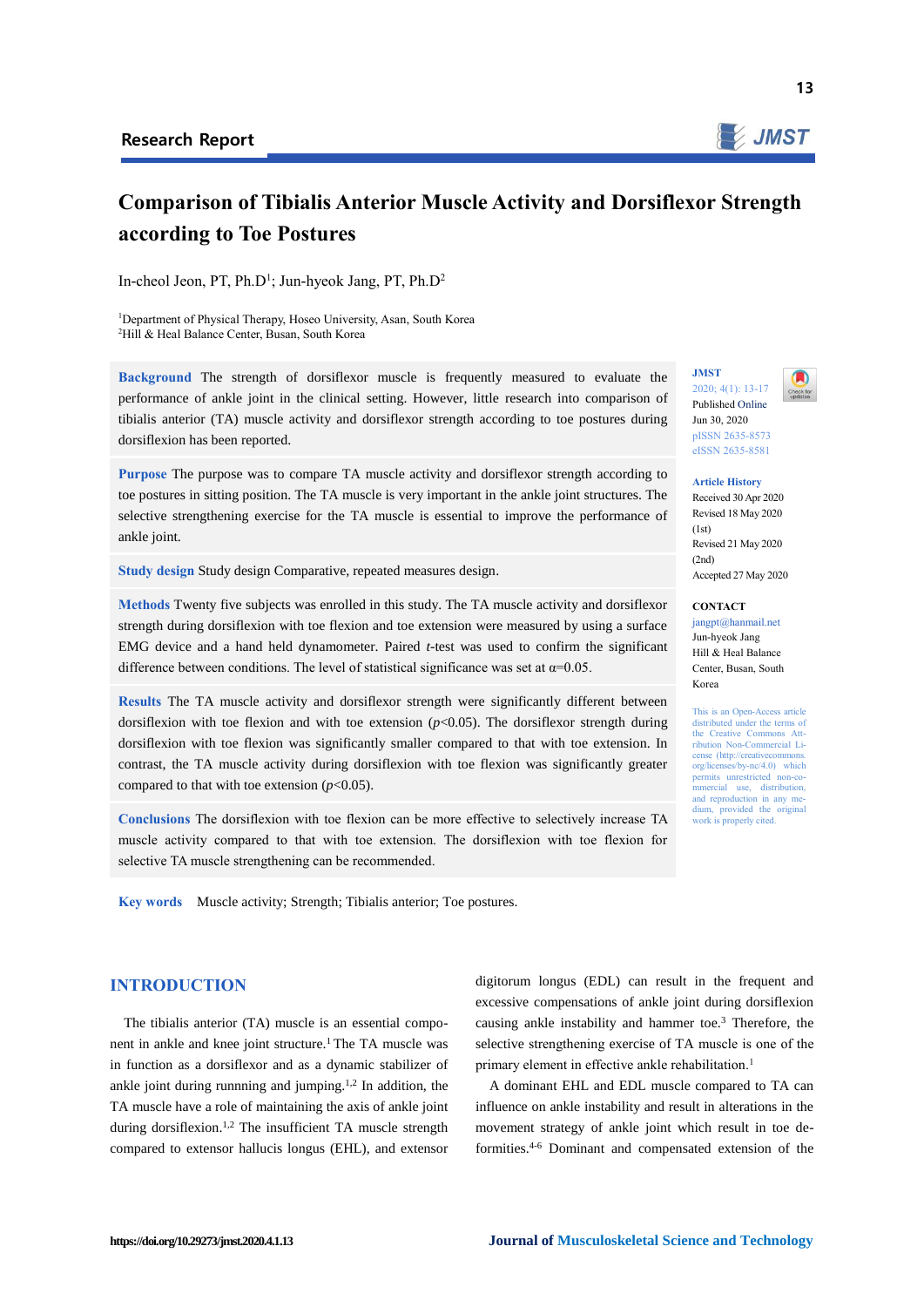metatarsophalangeal joint (MTPJ) and flexion of the proximal interphalangeal (IP) joint can cause hammer toes, and the abduction of the MTPJ can evoke hallux valgus.<sup>1,3,7</sup> These impairments of ankle and foot structures may be influenced by muscle imbalance among the TA, EHL and EDL muscle.

As a pure dorsiflexor, TA muscle is needed to be stronger compared to other synergistic dorsiflexors such as EHL and EDL.8,9 The performance of dorsiflexion in ankle movement can be influenced by 55% of TA, 30% of EDL and 15% of EHL.<sup>10</sup> Most studies have focused on the types, intensity and times of ankle dorsiflexor strengthening exercises.<sup>11</sup> However, the study has not yet investigated comparison of TA muscle activity and dorsiflexor strength according to toe postures during dorsiflexion.

The extrinsic toe extensors could be effectively inhibited by toe flexion during ankle dorsiflexion.<sup>1</sup> The active toe flexion may be helpful to increase TA muscle activity and reduce EHL and EDL activity during dorsiflexion in subjects with EHL and EDL dominance.<sup>2</sup> However, no study is investigated comparison of TA muscle activity and dorsiflexor strength during dorsiflexion according to toe flexion and extension posture. Therefore, the aim of this study was to compare TA muscle activity and dorsiflexor strength during dorsiflexion with toe flexion and extension. The research hypothesis was that TA muscle activity during dorsiflexion with toe flexion would be greater compared to that with toe extension. In contrast, the dorsiflexor strength during dorsiflexion with toe flexion would be smaller compared to that with toe extension.

# **METHODS**

#### **Participants**

G\*Power software was used (ver. 3.1.2; Franz Faul, University of Kiel, Kiel, Germany) for pilot study of ten participants. The sample size was calculated with a power (0.80), an alpha level (0.05), and an effect size (1.29). The sample size was required at least fourteen participants. Twenty five subjects were recruited for this study. The general characteristics of the subjects are summarized in Table 1. Inclusion criteria included: (1) normal ankle joint range of motion, (2) no dysfunctions of musculoskeletal and

Table 1. General characteristics of the subjects  $(N=25)$ 

| Variable       | Mean $\pm$ standard deviation |
|----------------|-------------------------------|
| Age $(yr)$     | $25.2 \pm 4.2$                |
| Height (cm)    | $174.1 \pm 5.5$               |
| Body mass (kg) | $63.2 \pm 3.4$                |
| Gender         | 14 males, 11 females          |

neurological region, (3) no surgery of history of ankle joint. Exclusion criteria were if they had 1) impaired sensation; 2) previous neuromuscular disorder; 3) previous surgery to the back, hip, knee, ankle; 4) hip, knee, or ankle pathologies (within the past 2 years), 5) fracture to the ankle; and 6) pain in any region of the body while testing. The experimental protocols were explained in detail to subjects, and all subjects provided written informed consent with the ethical principles of the Declaration of Helsinki.

### **Dorsiflexor strength measurement**

The maximal strength of the dorsiflexor was measured in sitting position with one knee flexion 90° which was tested using the dominant side. The strength measurement of the dominant side was performed as a tested side. To measure the strength of the dorsiflexor muscle, the break test was performed in sitting position. The upper body of the subjects leaned back comfortably with both arms supporting the upper body. A PowerTrack IITM Commander dynamometer (JTECH Medical, Salt Lake City, USA) was used as a hand–held dynamometer to measure dorsiflexor muscle strength. The force was measured for all of the subjects by the dynamometer (0.1N unit). The dynamometer was placed over the dorsal surface of the foot at 8 cm distance from the lateral malleolus and in the direction of plantar flexion of the ankle joint (Figure 1). To standardize the placement of the dynamometer between subjects, the placement of dynamometer was marked over the dorsal surface of the foot at the same region. The subjects were required to maintain ankle dorsiflexion with all toes extension and ankle neutral position for 5 seconds while downward pressure was applied by the examiner. And then, subjects were required to maintain ankle dorsiflexion with all toes flexion and ankle neutral position for 5 seconds while downward pressure was



Figure 1. Measurement of strength of tibialis anterior according to toe postures.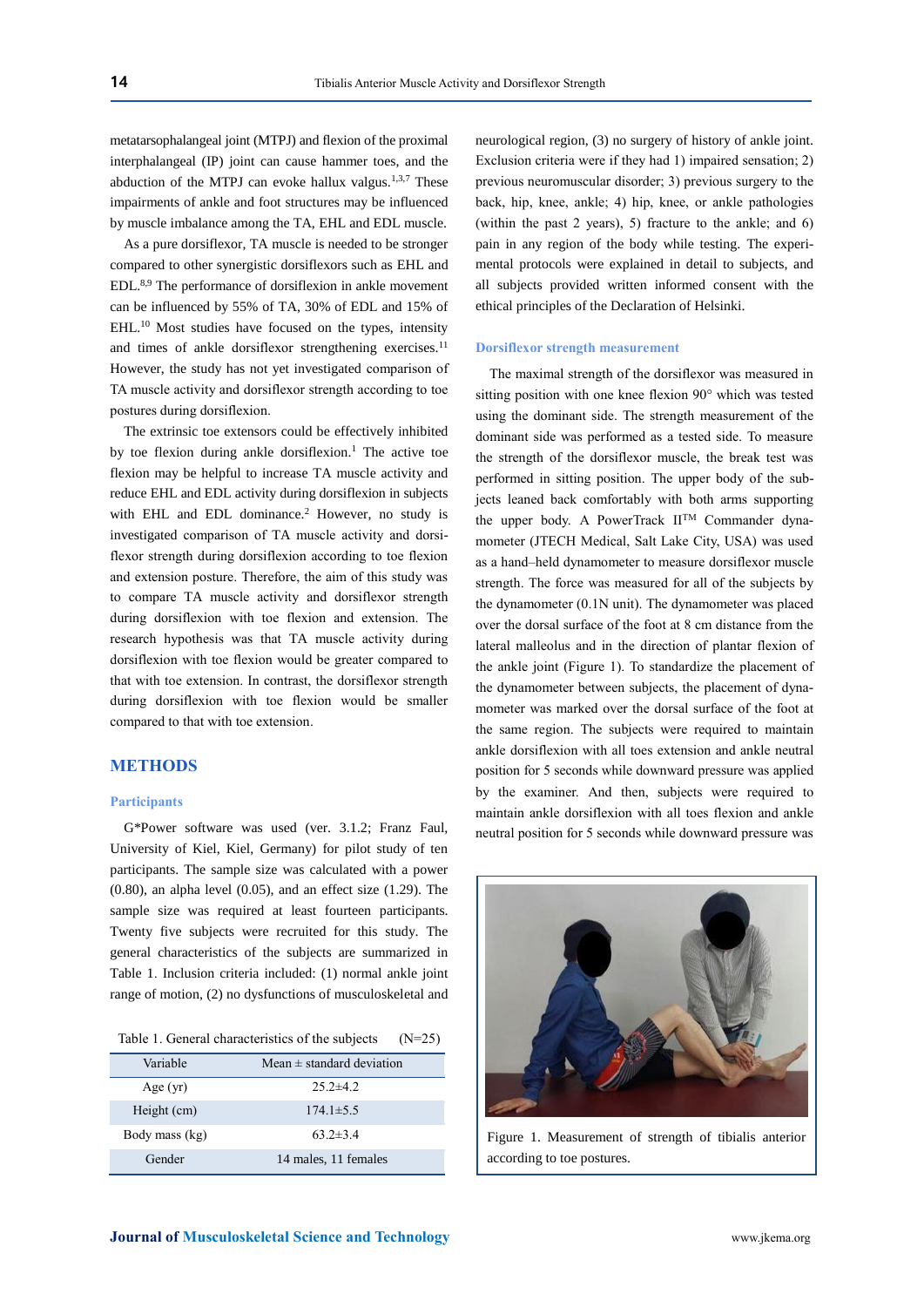applied by the examiner.<sup>12</sup> The order of task according to toe postures was randomized. The measurements were performed 3 times with 2 minutes resting time between trials which was for preventing the fatigue. $13$  The trial data values were averaged.

# **Electromyography recording and data analysis**

Surface electromyography (EMG) feedback was provided by a wireless telemetry system (TeleMyo 2400T, Noraxon, Scottsdale, AZ, USA), and MyoResearch Master Edition 1.06 XP (Noraxon, Scottsdale, AZ, USA) was used to analyze the EMG signals. The EMG signals were amplified using a 1,000 gain factor, analogue to digital converted and saved with 12 bit resolution and 1,000 Hz/channel. A digital band-pass filter (Lancosh FIR, 20–450 Hz) was used to remove movement artifacts, and a notch filter was present to reject any values above 60 Hz. The sampling rate was set at 1,024 Hz. The EMG signals were processed as rootmean-square (RMS) data with a moving window of 50 ms. While participants maintained the dominant ankle dorsiflexion, EMG signals were recorded for 5 s. EMG signals from 2 to 4 s were used for the analysis. The middle 3 s during the isometric phase of each exercise was used to prevent possible confounding effects due to the start and stop of the exercise.14,15 To minimize skin resistance, the skin over the TA muscle was prepared by cleansing with isopropyl alcohol before electrode placement; then, disposable Ag/AgCl surface electrodes were fixed on the appropriate sites.<sup>16</sup> Furthermore, the electrodes are placed 3 cm apart and parallel to the muscle fibers of TA over the muscle belly.<sup>16</sup> All the tested sides were on the right ankle, which for the purposes of the study was classified as the dominant limb.

#### **Normalization**

The manual muscle testing positions for normalization using a maximum voluntary isometric contraction (MVIC) of TA was trained according to the guidelines of Kendall et al.<sup>17</sup> The first and last second of the EMG signals of the MVIC tasks were discarded, and the 3 s of remaining data were used for analysis. The mean value of the three MVIC trials was calculated and all EMG signals were expressed as percentages of the MVIC (%MVIC).

## **Statistical analysis**

The data are expressed as the means±standard deviations. Kolmogorov–Smirnov test was employed to ensure the normal distribution for the data collected through the measurements. Paired *t*-test was employed for the difference between TA muscle activity and dorsiflexor strength according to toe postures (dorsiflexion with toe flexion vs. with toe extension).  $p$ -values< $0.05$  were deemed to indicate statistical significance. The statistical package for the Social Sciences for Windows version 18.0 (SPSS, Inc., Chicago, IL, USA) was used for statistical analysis.

# **RESULTS**

The TA muscle activity and dorsiflexor strength were significantly different between toe postures (dorsiflexion with toe flexion vs. with toe extension)  $(p<0.05$ ; Table 2 and 3). The TA muscle activity during dorsiflexion with toe flexion was significantly greater compared to that with toe extension  $(p<0.05$ ; Table 2). In contrast, the dorsiflexor strength during dorsiflexion with toe flexion was significantly smaller compared to that with toe extension (*p*<0.05; Table 3).

| Table 2. The difference in TA muscle activity between conditions |                               |                                 |         | $(N=25)$                 |  |
|------------------------------------------------------------------|-------------------------------|---------------------------------|---------|--------------------------|--|
| Variables                                                        | Mean $\pm SD^a$ (%)           |                                 |         |                          |  |
|                                                                  | Dorsiflexion with toe flexion | Dorsiflexion with toe extension | t value | $p$ value                |  |
| %MVIC                                                            | $69.01 \pm 15.46$             | $54.53 \pm 26.34$               | 8.28    | $\leq 0.05$ <sup>*</sup> |  |
| $p<0.05$ , by paired <i>t</i> -test.                             |                               |                                 |         |                          |  |
| <sup>a</sup> SD, standard deviation.                             |                               |                                 |         |                          |  |
|                                                                  |                               |                                 |         |                          |  |

| Table 3. The difference in dorsifiex or strength between conditions | $(N=25)$ |
|---------------------------------------------------------------------|----------|
|---------------------------------------------------------------------|----------|

|           | Mean $\pm SD^a$ (kg)          |                               |         |                |
|-----------|-------------------------------|-------------------------------|---------|----------------|
| Variables | Dorsiflexion with toe flexion | Dorsiflexion with toe flexion | t value | <i>p</i> value |
|           | toe flexion                   | toe extension                 |         |                |
| Strength  | $26.82 \pm 5.08$              | $35.27 \pm 12.41$             | $-6.27$ | $\leq 0.05$ *  |

 $*$   $p$ <0.05, by paired *t*-test.

<sup>a</sup> SD, standard deviation.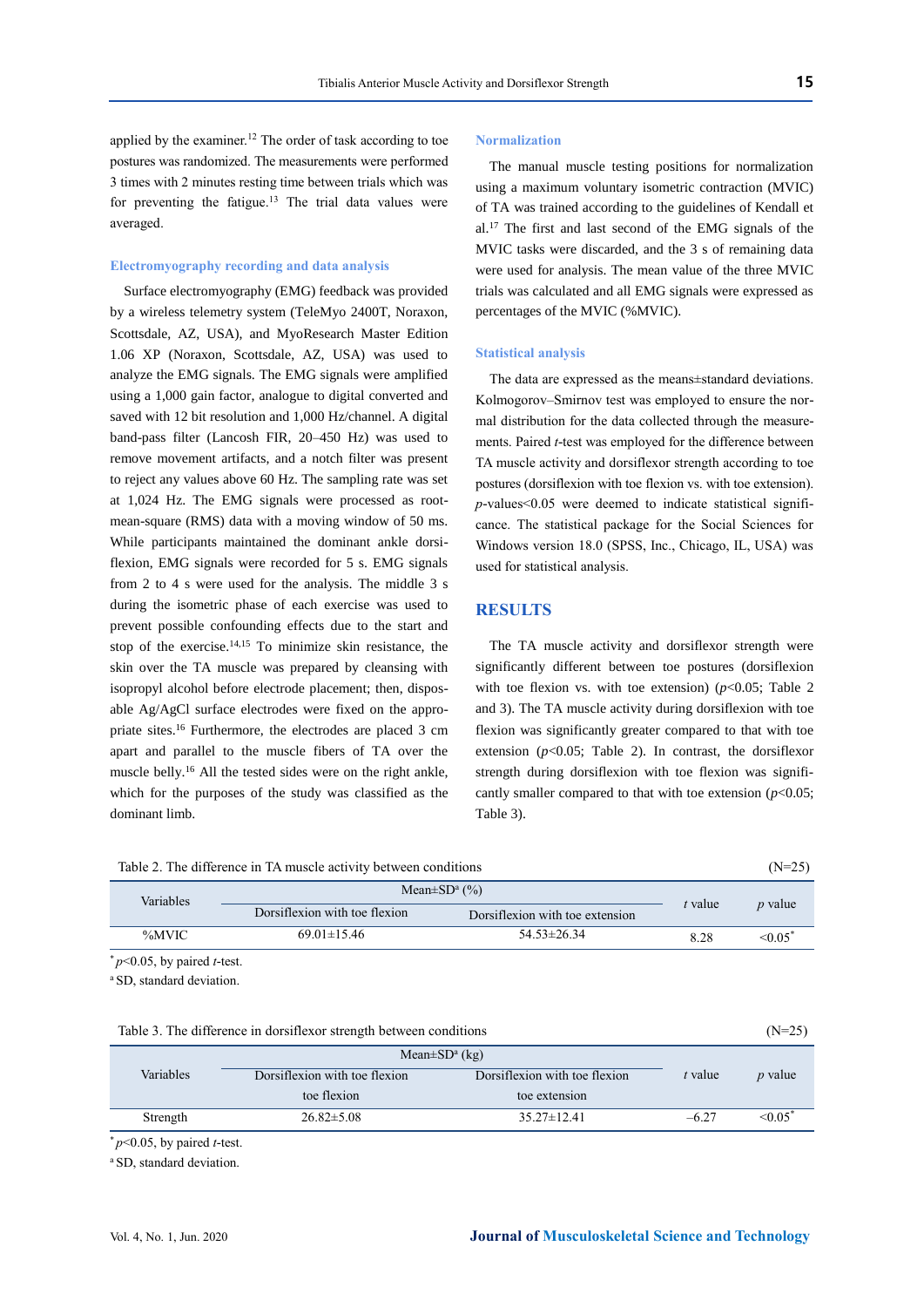# **DISCUSSION**

The purpose of this study was to compare TA muscle activity and dorsiflexor strength according to toe postures. The result of this study showed that TA muscle activity during dorsiflexion with toe flexion was significantly greater compared to that with toe extension (*p*<0.05; 26.55% difference). In contrast, the dorsiflexor strength with toe flexion was significantly smaller compared to that with toe extension (*p*<0.05; –31.51% difference). In this study's result reported that even though the dorsiflexor strength with toe flexion was smaller compared to that with toe extension, the TA muscle activity during dorsiflexion with toe flexion was greater that with toe extension.

There was some explanation to explain these findings. First, the dorsiflexor strength can be elicited by the various muscles such as TA, EHL and EDL as a dorsiflexion synergists. Therefore, the selective TA muscle strengthening as a prime mover of dorsiflexion can be effective without coactivation of EHL and EDL as accessory muscles.1,2 The TA muscle can be principally performed as a dorsiflexor in the ankle joint. Therefore, the muscle balance among the TA, EDL and EHL muscles was needed to consider the toe postures for the activation of TA and reduction of EDL and EHL during dorsiflexion. $1,2$ 

Second, the greater dorsiflexor strength can be occurred with dorsiflexion with toe extension because the TA, EHL and EDL muscles were co-activated. In contrast, the smaller dorsiflexor strength can be occurred with dorsiflexion with toe flexion because the TA muscle was activated, whereas the EHL and EDL muscle were inhibited. Indeed, volitional active muscle contractions could produce the improvement of muscle balance through the reciprocal inhibition mechanism.1,2,4 While the EHL and EDL muscle were stretched due to active toe flexion during dorsiflexion, volitionally induced inhibition could contributed to the decrease of the EHL and EDL muscle contraction.<sup>18,19</sup> These components were significantly effective for optimal muscle balance during dorsiflexion especially in subjects with the EHL and EDL muscle dominance.

Third, the more tension was generated with the shortened position of the EHL and EDL muscles while toe extension was performed as a length-tension relationship.<sup>1,2,20</sup> The observed increase of the TA muscle activity during dorsiflexion with toe flexion was occurred to generate the performance with the inhibition of the EHL and EDL muscles. Since these muscles become lengthened during dorsiflexion with toe flexion, the EHL and EDL muscle may be inhibited with less tension because of toe flexion during dorsiflexion.1,2 Whereas the EHL and EDL muscles can attribute to the dorsiflexor strength with more tension during dorsiflexion with toe extension. These implied that toe flexion and extension posture during dorsiflexion can influence on selective muscle activation among the TA, EHL and EDL muscles.

The current study had several limitations. First, the results cannot be generalized to the subjects with dorsiflexor weakness. Further study is needed to investigate subjects with dorsiflexor weakness and other impairments of ankle joint and foot such as hammer toe and hallux valgus. Second, the EHL and EDL muscles activity was not investigated during dorsiflexion. Further study is required to attach the muscle activity of the EHL and EDL muscles during dorsiflexion. Third, the results cannot be generalized to the other ankle positions. Further study is needed to investigate TA muscle activity according various ankle positions such as inversion and eversion. Fourth, the strength of ankle dorsiflexors was not measured by using a fixing frame for a dynamometer.

## **Key Points**

**Question** Can the strength of dorsiflexor muscle be different between dorsiflexion with toe flexion and toe extension?

**Findings** The findings of this study reported that the tibialis anterior muscle activity during dorsiflexion with toe flexion can be greater compared to that with toe extension.

**Meaning** The intervention for strength of dorsiflexor muscle should be different especially in toe postures. The dorsiflexion with toe flexion for strengthening of selective tibialis anterior muscle can be recommended.

#### **Article information**

Conflict of Interest Disclosures: None.

Funding/Support: This work was supported by the National Research Foundation of Korea (NRF) grant funded by the Korea government (MSIT) (No. 2017R1 C1B5076172).

Acknowledgment: None.

Ethic Approval: This study was approved by the Hoseo University Institutional Review Board.

# **REFERENCES**

- 1. Sahrmann SA. *Diagnosis and treatment of movement impairment syndromes*. St Louis: Mosby; 2002.
- 2. Kisner C, Colby LA. *Therapeutic exercise: foundations and techniques*. Philadelphia: FA Davis Company; 2012.
- 3. Kwon OY, Tuttle LJ, Johnson JE, Mueller MJ. Muscle